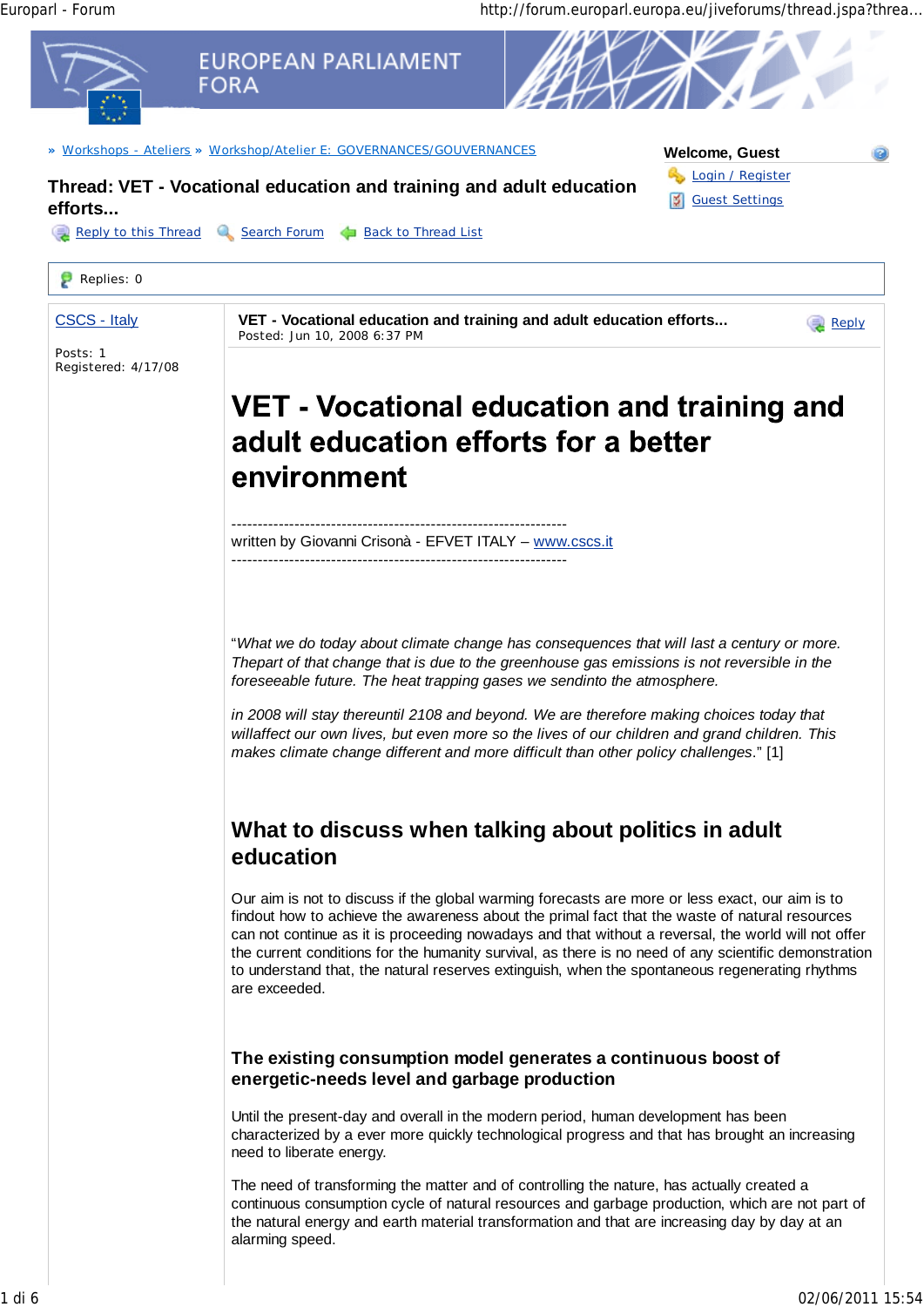# **The emissions depends on the needs of delivering energy**

At the same time that consumption grows up and conquers new areas, in order to create newneeds and to satisfy them, also increase the need of detecting and transforming the matter and therefore, of delivering energy by producing emissions.

The model that we know, does not foresee a reduction of energy delivering and transformation, but in opposition it causes an unrelenting rise: none of us perceive an ideaof progressive reducing of energy consuming, but the concepts of consume increasing and garbage production, appears as a "natural" phenomenon.

The cultural model on the onewe have been conditioned, is a model that promotes a human development at the expense of, and not in cohabitation with nature and it does not provide a process for reversing environment waste and progressive planet destruction.

## **Industry, production, work, represent the biggest part of this phenomenon**

Work is one of the most responsible fields for production of non recyclable garbage, even if it rises as an answer to the mass consume and, in a sense, it is only a step of the production cycle that exist as also consumers do.

The biggest responsibility ofthe work market, about planet destruction, refers to the fact that it'sin this stage of the human process, that are delivered the largest parts of energy and generated the biggest volume of pollution and garbage.

In Europe already exist precise objectives to be reached, regarding rubbish collection points and recycling, promoted with actions that have the aim to modify the consumers behaviours as garbage producers. But all those activities are mainly addressed to the civilian public and don't speak enough to the work field.

# **How to focus adults education and VET**

**Adults education able to influence human behaviour in production and consuming regarding both collective and individual level**

**Make aware of environmental friendly work habits as we have done for health and safety at work**

An imperative that the European Union has determined was to guarantee health and safety at work for everyone by establishing new regulations for enterprises, but overall with obligatory health and safety training courses. The necessary efforts in environment protection has to travel over again the same milestones by providing obligatory education and training for everybodyin the labour market.

Each manager and each worker must be involved in an unrelenting process of cultural revolution about the environment.

Professional skills has to include high level abilities on environment effects given by any work conducts.

Designers and producers in any sector must develop the necessary abilities for environment protection.

They should have to be forcedto be self-critical on their own responsibilities regarding the naturewith the purpose of modifying their actions by focusing common andshared behaviours of long life environment-protection and fightingagainst pollution.

Curricula must provide competences on environment protection and students have to be involvedin self-analysis sessions, regarding their behaviours on these issues with the aim of obtaining new behaviours voted to a shared way of environment protection and with the aim of provoking virtuous cycles ofgood practices and improving experiences.

# **Adults education can influence models of consumption and acquisition**

**Generating a cultural movement and a critical-mass ethic regarding production manners**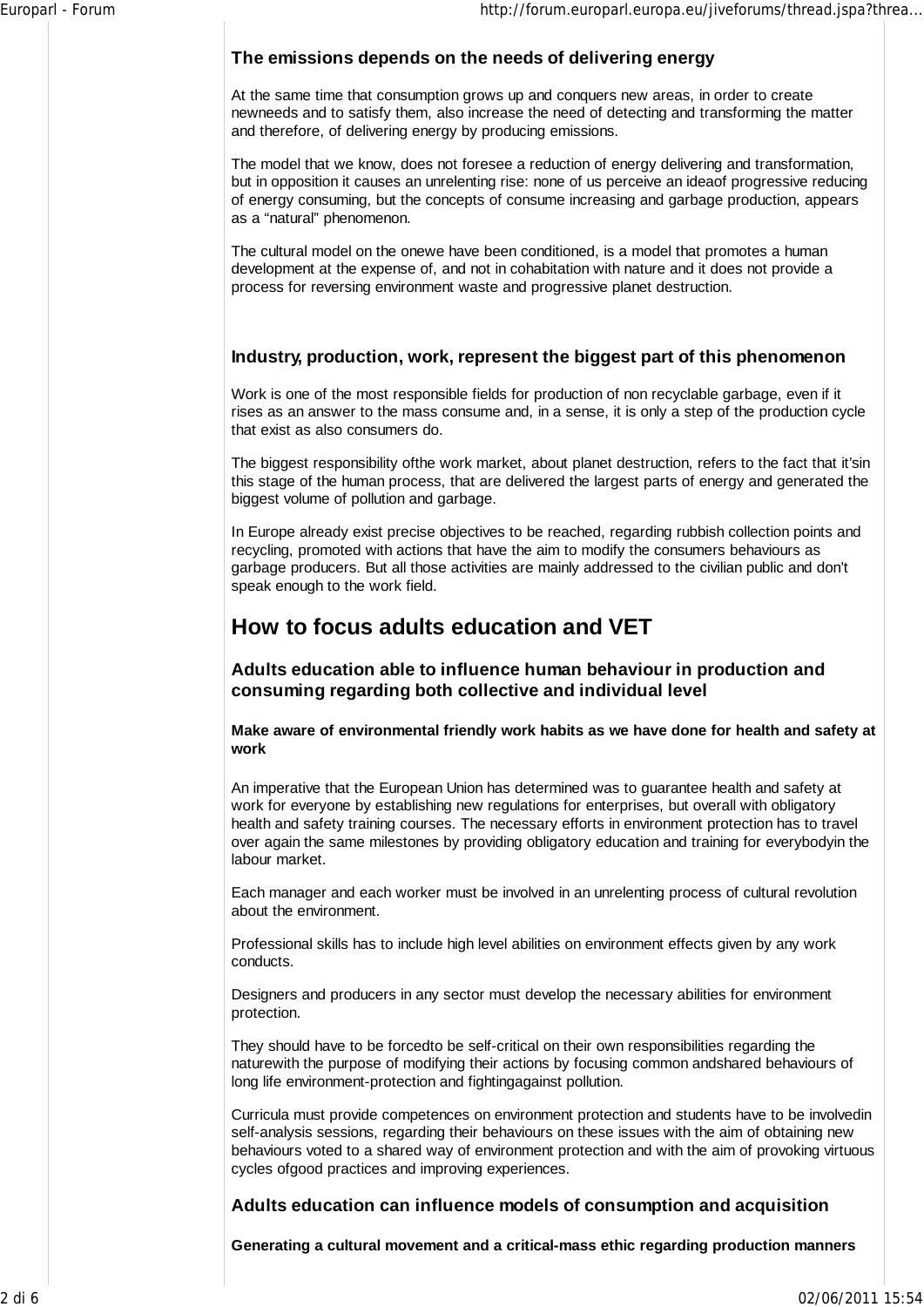In relation to citizens/consumers behaviours, adults education must focus on modifying the abilities and attitudes in order to have critical citizens, careful and sensible to the environmental themes and orienting themselves in positive consume principles that appreciate to purchase assets and services:

- Ø Based on low energy technology, both for the stages of production and final consumer use
- Ø Based on environment friendly technologies

The ideal consumer that we are looking for, with all those educational strategies, is an acquainted and conscious consumer, who tends to evaluate the impacts of production and the use of technology that can have ozone damaging emissions.

## **Adults education able to influence the use and consumption conditions**

#### **To make aware every citizen about the seriousness of their actions effects on the environment**

Respecting citizens behaviour about process and technologies, adults education must improve the appropriate attitudes to reach citizens educated, carefully and sensible to the environmental themes, orientated in the way that:

- $\emptyset$  Each citizen/user feels himself responsible, for pollution effects and nature damages, consequent to every personal action
- Ø Eachcitizen/user reacts, in order to achieve a reduction of the damaging environmental effects, in every personal action by assuming that thereare necessary behaviours, as controlling technology and having intoaccount pollution and preservation policy
- $\emptyset$  Each citizen/user must be an active and responsible individual taking part in the recycling procedures of any product

# **How to multiply the effects of adults education and VET**

It is necessary that citizens/workers, citizens/consumers and citizens/users, educated infriendly using environment, can develop an active role promoting critical attitudes and multiplying the effects of the acquainted education.

Adults education and VET must not omit the necessity of educating people to democracy and citizen participation, by promoting the necessary social skills, strengthening movements of workers, citizens and users, against the enduring of environmentally damaging technologies and encouraging principles and ethical points of view, related to the planet's preservation.

Adults education must improve citizen social skills toward the goal of the effective citizen participation, with the aim of making people leaders in the fields of nature's protection.

Adults education must befocused on this field so that each citizen can express its own feelingsand become a multiplier of environment preservation principles and hecan also become a multiplier of adults education.

---------------------------------------------------------------------------------------------------------------------------

[1] Human Development Report 2007/2008, United Nations Development Programme

**Cosa vogliamo discutere parlando di politiche della**

# **educazione**

A noi non interessa discutere se le previsioni del riscaldamento siano piùo meno esatte, ma interessa discutere come creare la consapevolezza sul fatto basilare che il consumo di natura non può più continuare così come sta procedendo e che senza una inversione di tendenza il mondo non potrà più offrire le condizioni attuali per la sopravvivenza umana, in quanto non c'è bisogno di alcuna dimostrazione scientifica per comprendere che, le riserve naturali si estinguono, quando si superano i ritmi spontanei di rigenerazione.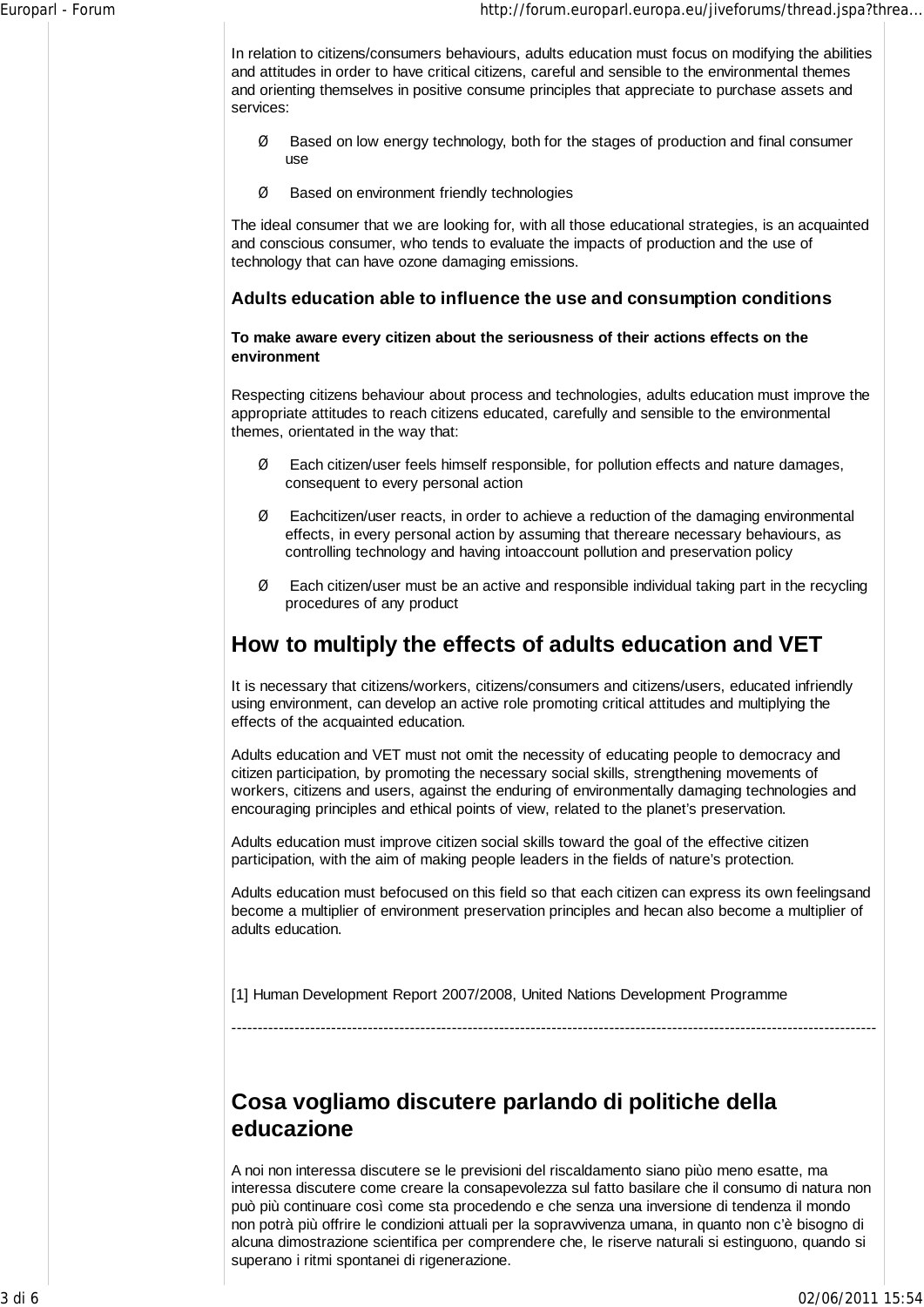## **Il modello di consumo esistente genera un continuo innalzamento del livello di bisogno energetico e di produzione di rifiuti**

Sino ad oggi e soprattutto nell'epoca moderna, allo sviluppo umano si è accompagnato uno sviluppo tecnologico sempre più rapido e un bisogno sempre maggiore di liberare energia.

Il bisogno di trasformare la materia e di controllare lanatura hanno infatti creato un ciclo continuo di consumo di natura e di produzione di rifiuti i quali non rientrano nel ciclo naturale di trasformazione energetica e della materia della terra e aumentano ogni giorno ad un ritmo spaventoso.

#### **Le emissioni dipendono dal bisogno di liberare energia**

Più il sistema del consumo cresce e conquista nuove aree, puntando a creare nuovi bisogni e a soddisfarli e più aumenta la necessità di reperire e trasformare la materia e quindi, di liberare energia producendo emissioni.

Il modello che conosciamo non prevede una riduzione dei livelli di trasformazione e liberazione della energia, ma tutt'altro, ne prevede l'aumento inesorabile: nessuno di noi ha in mente una idea di riduzione dei consumi, ma appare come fenomeno "naturale" l'aumento dei consumi e quindi del consumo di natura e della produzione di rifiuti.

Il modello culturale a cui siamo stati tutti condizionati è quello dello sviluppo a spese della natura e non della convivenza con essa e della inversione di tendenza verso l'interruzione del consumo e della progressiva distruzione del pianeta.

# **L'industria, la produzione, il lavoro, rappresentano la parte più larga di questo fenomeno**

Il mondo del lavoro è il soggetto con più responsabilità, nella produzione di rifiuti non riciclabili, anche se agisce in risposta ai bisogni del consumo di massa e, in un certo senso, è solo un anello del ciclo della produzione che esiste in quanto esistono i consumatori.

La maggiore responsabilità del mondo del lavoro nella distruzione del pianeta deriva dal fatto che è in questo anello che si liberano le maggiori quantità di energia e si producono quindi i maggiori volumi di inquinanti e di rifiuti. In europa ci sono già obiettivi precisi da raggiungere nella raccolta differenziata e nel riciclo che agiscono anche attraverso campagne rivolte a modificare le abitudini dei consumatori come produttori di rifiuti, ma queste attività interessano soprattutto il processo di produzione dei rifiuti civili e trascurano invece il mondo del lavoro.

# **A cosa deve puntare l'educazione degli adulti**

**una educazione degli adulti in grado di influenzare i modi di consumo/produzione, sia a livello collettivo che del singolo lavoratore**

**Educare al lavoro non inquinante come si è educato alla sicurezza sul lavoro**

Un imperativo che l'Unione Europea si era posto, quello di garantire condizioni di lavoro sicure per tutti i lavoratori, è stato affrontato con costrizioni normative nei riguardi delle imprese, ma soprattutto con l'educazione alla sicurezza, obbligatoria per tutti e a tutti ilivelli. Lo sforzo nei confronti della sicurezza e tutela dell'ambiente deve ripercorrere le medesime tappe prevedendo l'educazione obbligatoria a tutti i livelli delle gerarchie aziendali.

Ogni dirigente ed ogni lavoratore devono essere coinvolti in un processo inesorabile di cambiamento culturale nei riguardi dell'ambiente.

Le competenze professionali non possono mancare di precise ed approfondite abilità sui temi delle ripercussioni di ogni singola azione nei riguardi dell'ambiente.

I progettisti e i produttori di qualsiasi settore devono sviluppare le competenze necessarie alla tutela ambientale, ma soprattutto devono essere portati a mettersi in discussione sui propri atteggiamenti, nei riguardi della natura, al fine di modificarli verso un modello culturale condiviso di "protezione continua" e di contrasto all'inquinamento.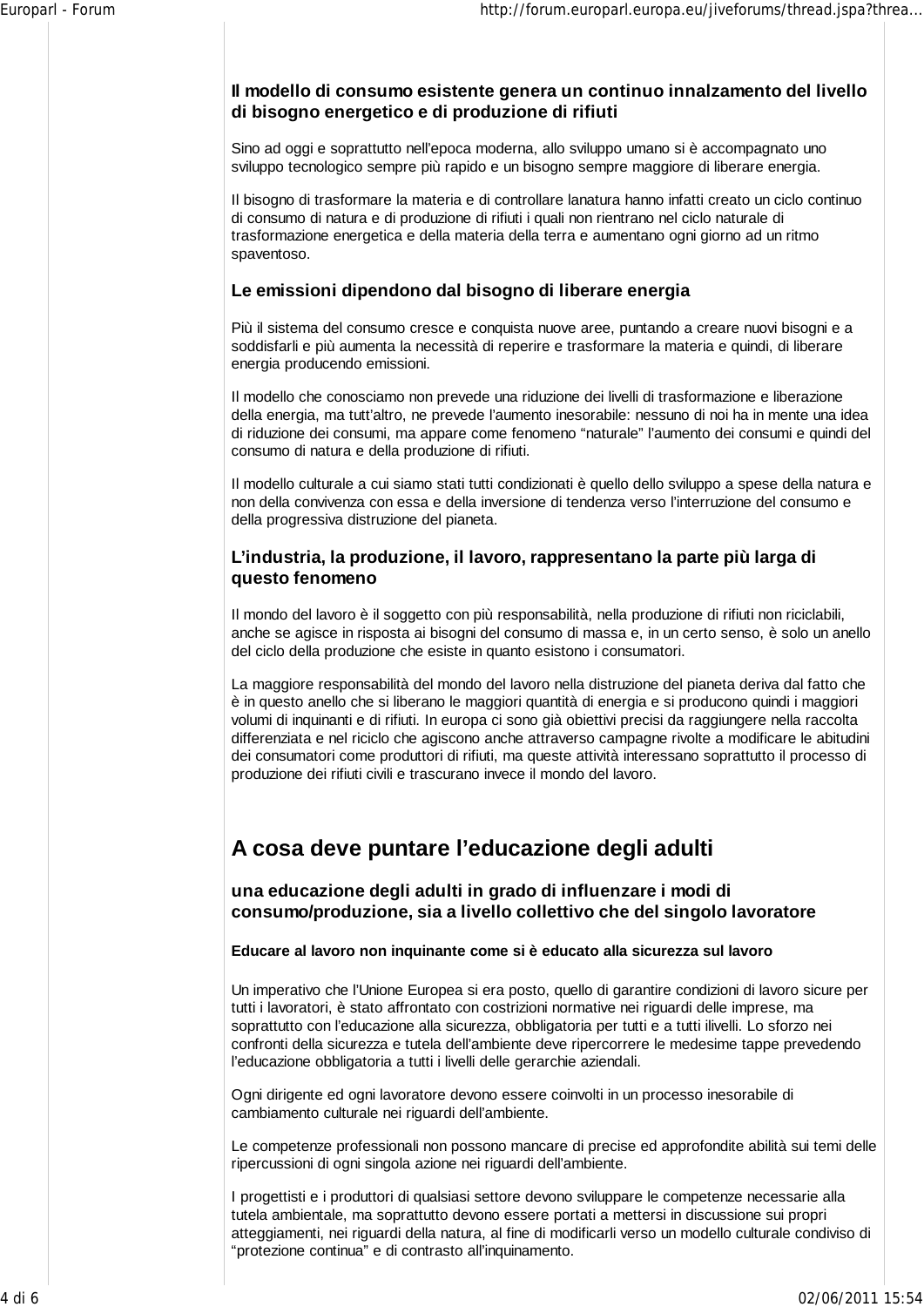I curricula devono obbligatoriamente prevedere l'acquisizione di competenze in materia di sicurezza e prevenzione ambientale e percorsi di studio in cui gli studenti siano portati a discutere i propri atteggiamenti su tali questioni, al fine di influenzarne i comportamenti, verso un sistema condiviso di rispetto della natura provocando cicli virtuosi di buone prassi ed esperienze migliorative.

## **una educazione degli adulti in grado influenzare i modelli di consumo/acquisto**

#### **Generare un movimento culturale e una etica di massa critici nei riguardi dei modi della produzione**

A livello di comportamento dei cittadini/consumatori, l'educazione degli adulti deve puntare a modificarne le abilità e gli atteggiamenti, per avere cittadini critici, attenti e sensibili ai temi dell'ambiente, tanto che essi si orientino nel consumo apprezzando gli acquisti di beni e servizi che:

- Si basino su tecnologie che richiedono bassi livelli energetici, sia in fase di realizzazione che in fase di utilizzo da parte dell'utilizzatore finale
- Si basino su tecnologie che non richiedono consumo di natura per il loro impiego

Il consumatore ideale a cui l'educazione degli adulti deve tendere è un consumatore aggiornato e consapevole che tende a contrastare con scelte di acquisto mirate, la produzione e l'utilizzo di tecnologie che hanno impatto sulla natura, producono significativi consumi energetici, realizzano emissioni dannose per il pianeta.

# **una educazione degli adulti in grado influenzare le modalità diconsumo/utilizzazione**

#### **creare la percezione da parte di ogni cittadino della gravità degli effetti che ogni sua azione ha sull'ambiente**

A livello di comportamento dei cittadini/utilizzatori delle tecnologie e dei processi, l'educazione degli adulti deve puntare a modificarne le abilità e gli atteggiamenti, per avere cittadini competenti, attenti e sensibili ai temi dell'ambiente, tanto che essi si orientino nella utilizzazione in modo che:

- ogni cittadino/utilizzatore si senta responsabile, in prima persona, degli effetti inquinanti e di consumo della natura di ogni sua azione
- ogni cittadino/utilizzatore agisca per ridurre gli effetti inquinanti e di consumo di natura delle proprie azioni adottando comportamenti che esprimono competenza e padronanza delle tecnologie e delle proprietà inquinanti dei beni impiegati
- ogni cittadino/utilizzatore sia soggetto responsabile e attivo nella catena di smaltimento e riciclaggio di ogni prodotto della sua vita di cittadino/utilizzatore

# **Come moltiplicare gli effetti della educazione degli adulti e della VET**

E' necessario far sì che i cittadini/lavoratori, i cittadini/consumatori e i cittadini/utilizzatori, educati alla tutela del pianeta, possano esercitare un ruolo attivo di atteggiamento critico moltiplicando gli effetti della formazione ricevuta.

L'educazione degli adulti non può omettere perciò di educare alla democrazia partecipativa favorendo lo sviluppo di competenze sociali negli adulti, verso la nascita o il potenziamento dei movimenti dei lavoratori, consumatori, cittadini, che puntino a boicottare la perduranza di tecnologie contro natura e che diffondano questioni etiche e valori che mirano alla salvaguardia del pianeta.

L'educazione degli adulti ha il compito di guidare lo sviluppo delle abilità sociali verso il traguardo della partecipazione e della cittadinanza attiva al fine di fare, dei cittadini, attori partecipi e attivi sul tema della tutela della natura.

L'educazione degli adulti deve concentrare in questo campo i propri sforzi affinché ogni cittadino possa esprimere i propri pensieri e possa divenire moltiplicatore dei valori della tutela e della protezione ambientale e affinché ogni cittadino divenga quindi moltiplicatore degli effetti stessi della educazione ricevuta.